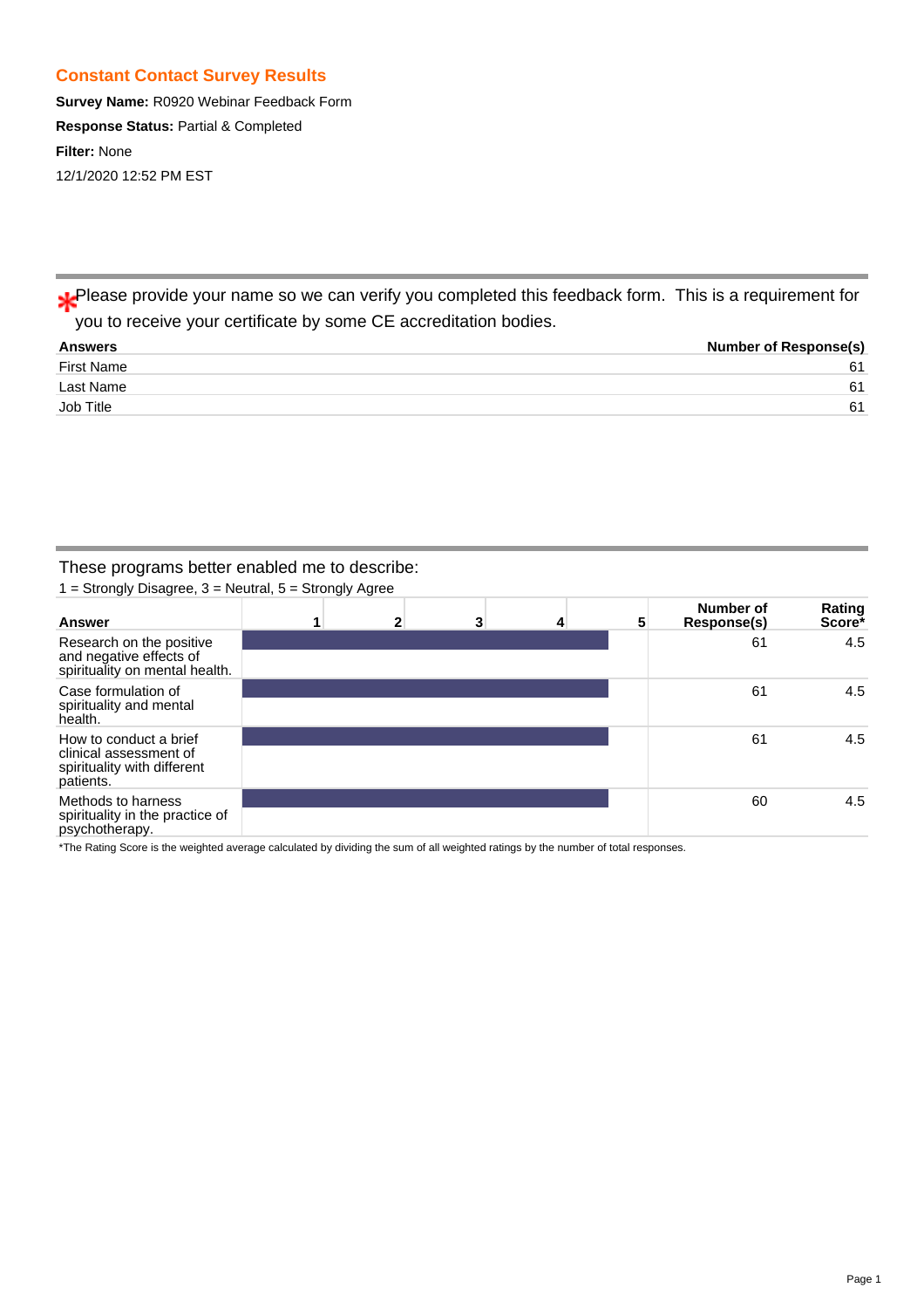## Please rate the following statements

 $1 =$  Strongly Disagree,  $3 =$  Neutral,  $5 =$  Strongly Agree

| <b>Answer</b>                                                                 | 1 | $\overline{2}$ | 3 | 4 | 5 | Number of<br><b>Response(s)</b> | Rating<br>Score* |
|-------------------------------------------------------------------------------|---|----------------|---|---|---|---------------------------------|------------------|
| The speaker's presentation<br>was effective                                   |   |                |   |   |   | 61                              | 4.5              |
| The speaker was responsive<br>to participants                                 |   |                |   |   |   | 60                              | 4.6              |
| The handouts were suitable<br>and useful                                      |   |                |   |   |   | 61                              | 4.4              |
| The speaker used<br>technology effectively                                    |   |                |   |   |   | 61                              | 4.6              |
| The speaker was<br>knowledgable regarding the<br>material                     |   |                |   |   |   | 60                              | 4.6              |
| This program was<br>appropriate for your level of<br>education and experience |   |                |   |   |   | 60                              | 4.6              |
| The information the speaker<br>presented was current                          |   |                |   |   |   | 61                              | 4.6              |
| The course technology was<br>user-friendly                                    |   |                |   |   |   | 60                              | 4.6              |

\*The Rating Score is the weighted average calculated by dividing the sum of all weighted ratings by the number of total responses.

Comments regarding the speaker's quality of instruction and teaching ability:

48 Response(s)

# Please rate the following statements

1 = Strongly Disagree,  $3$  = Neutral,  $5$  = Strongly Agree

| <b>Answer</b>                                                                                    | 11 | 3 | 4 | 5 | Number of<br>Response(s) | Rating<br>Score <sup>*</sup> |
|--------------------------------------------------------------------------------------------------|----|---|---|---|--------------------------|------------------------------|
| I learned a lot as a result of<br>this CE program                                                |    |   |   |   | 61                       | 4.4                          |
| The content of this program<br>is useful for my practice or<br>other professional<br>development |    |   |   |   | 60                       | 4.4                          |
| BEFORE the program<br>began, I anticipated this<br>program would be valuable                     |    |   |   |   | 61                       | 4.4                          |
| NOW that the program has<br>ended, I found it to be<br>valuable                                  |    |   |   |   | 60                       | 4.5                          |

\*The Rating Score is the weighted average calculated by dividing the sum of all weighted ratings by the number of total responses.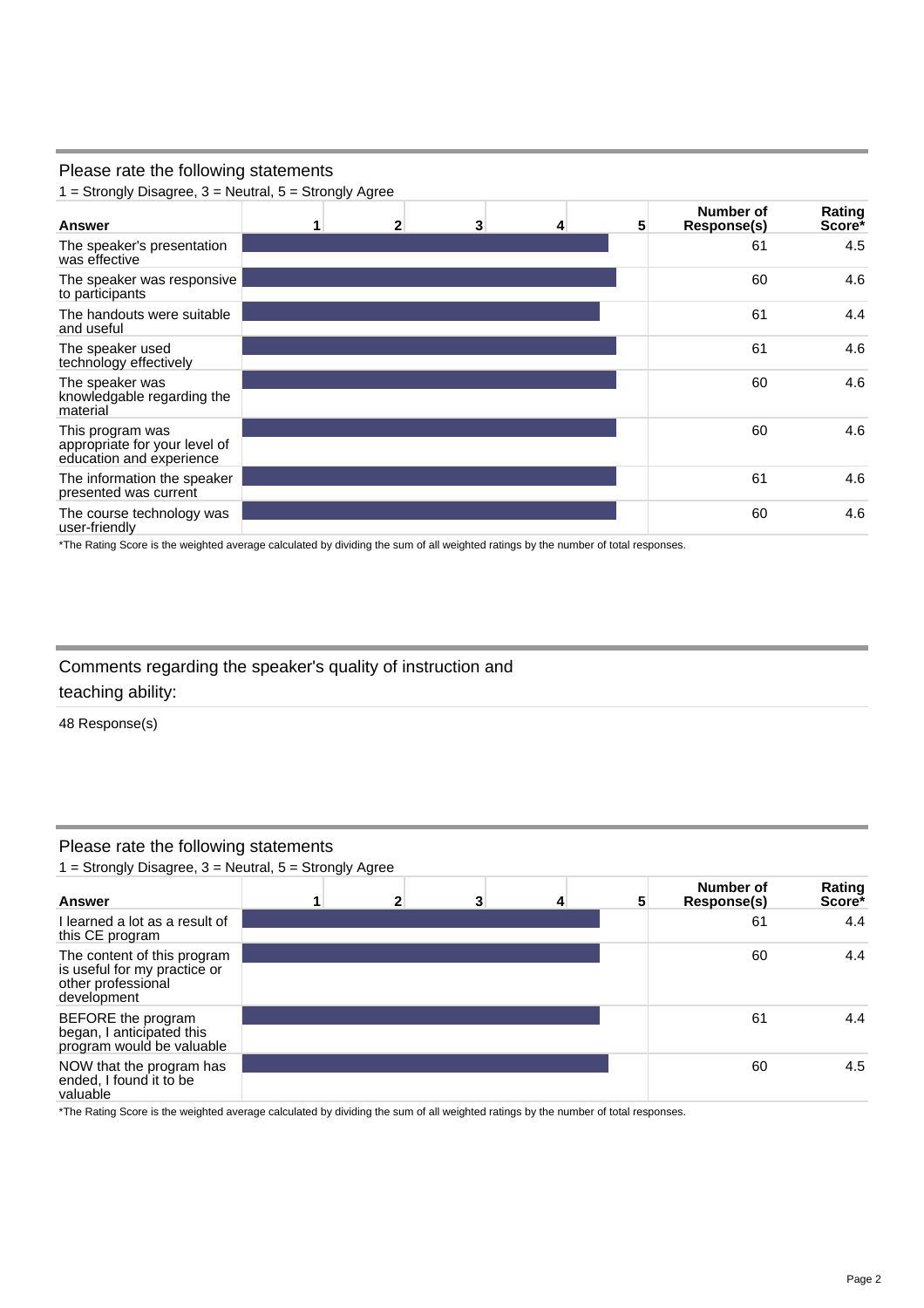Did you require an accommodation for a disability? If so, please comment on the effectiveness of J&K in making any these accommodations.

| Answer         | 0% | 100%          | Number of<br>Response(s) | Response<br>Ratio |
|----------------|----|---------------|--------------------------|-------------------|
| Yes            |    |               |                          | 1.6%              |
| <b>No</b>      |    |               | 58                       | 95.0%             |
| No Response(s) |    |               | 2                        | 3.2%              |
|                |    | <b>Totals</b> | 61                       | 100%              |

#### Please rate the following statements

 $1 =$  Strongly Disagree,  $3 =$  Neutral,  $5 =$  Strongly Agree



\*The Rating Score is the weighted average calculated by dividing the sum of all weighted ratings by the number of total responses.

## The total length of time to complete the course (hours and minutes):

57 Response(s)

|           | Have you attended other J&K Seminars/Webinars? |               |                          |                   |
|-----------|------------------------------------------------|---------------|--------------------------|-------------------|
| Answer    | 0%                                             | 100%          | Number of<br>Response(s) | Response<br>Ratio |
| Yes       |                                                |               | 57                       | 96.6%             |
| <b>No</b> |                                                |               |                          | $3.3\%$           |
|           |                                                | <b>Totals</b> | 59                       | 100%              |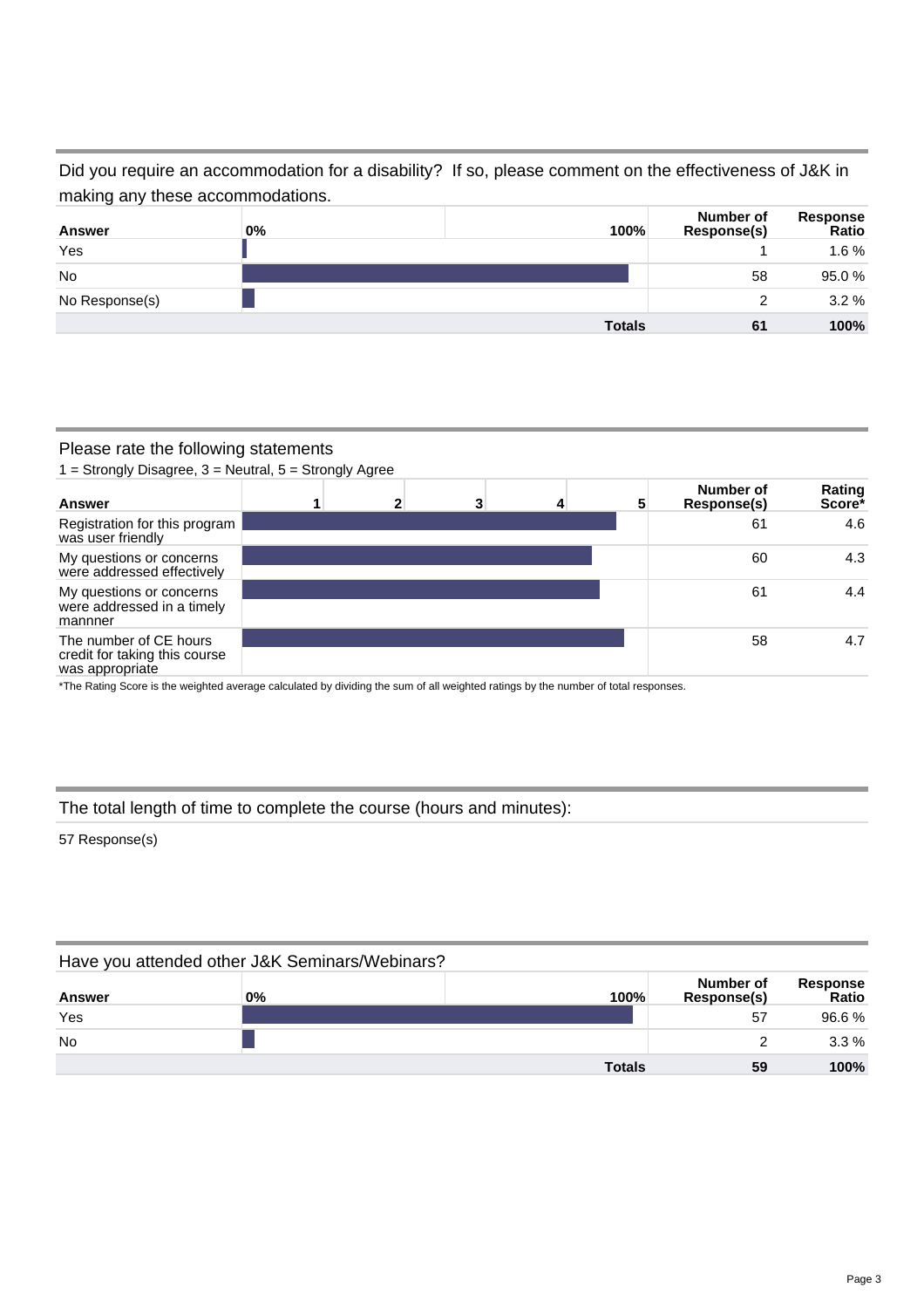#### Now that you have attended this J&K Webinar, how likely are you to attend another J&K Webinar? Not likely,  $3 =$  Somewhat likely,  $5 =$  Highly likely

| $=$ TVOC linery, $3 = 30$ inewright linery, $3 = 1$ lightly linery |  |  |                          |                  |
|--------------------------------------------------------------------|--|--|--------------------------|------------------|
|                                                                    |  |  | Number of<br>Response(s) | Rating<br>Score* |
|                                                                    |  |  | 60                       | 4.8              |

\*The Rating Score is the weighted average calculated by dividing the sum of all weighted ratings by the number of total responses.

# Additional Overall Comments,

Criticisms, Compliments and Suggestions (What can we do to improve our programs)?

### 25 Response(s)

#### **TextBlock:**

Future Seminars Survey Please help us select topics and speakers for upcoming continuing education programs.

We also appreciate your comments regarding your experiences with

any of the speakers listed.

# How likely would you be to attend each of the

## following programs?

 $1 = Not$  Likely,  $2 =$  Somewhat Likely,  $3 =$  Highly Likely

| Answer                                                                                                         | 1 | 2 <sup>1</sup> | 3 | Number of<br>Response(s) | Rating<br>Score* |
|----------------------------------------------------------------------------------------------------------------|---|----------------|---|--------------------------|------------------|
| 1. Integrating Spirituality and<br>Religion into Counseling -<br>Craig S. Cashwell                             |   |                |   | 56                       | 2.3              |
| 2. Strength-Based Therapy<br>with Difficult Children &<br>Adolescents - Mathew<br>Selekman                     |   |                |   | 53                       | 1.6              |
| 3. Techniques of Grief<br>Therapy: Creative Practices<br>for Treating the Bereaved -<br><b>Robert Neimeyer</b> |   |                |   | 55                       | 2.3              |
| 4. Cognitive-Behavioral<br>Therapy for Body<br>Dysmorphic Disorder -<br>Sabine Wilheim                         |   |                |   | 54                       | 1.7              |
| 5. Cognitive Behavior<br>Therapy for PTSD - Claudia<br>Zayfert                                                 |   |                |   | 55                       | 2.3              |
| 6. Parenting with Love and<br>Logic - Jim & Charles Fay                                                        |   |                |   | 53                       | 1.8              |
| 7. Deceived: Helping Women<br>Facing Sexual Betrayal, Lies<br>and Secrets - Claudia Black                      |   |                |   | 57                       | 2.0              |
| 8. Use of Psychedelics within<br>Psychotherapy - Ronald<br>Siegel                                              |   |                |   | 55                       | 1.7              |

\*The Rating Score is the weighted average calculated by dividing the sum of all weighted ratings by the number of total responses.